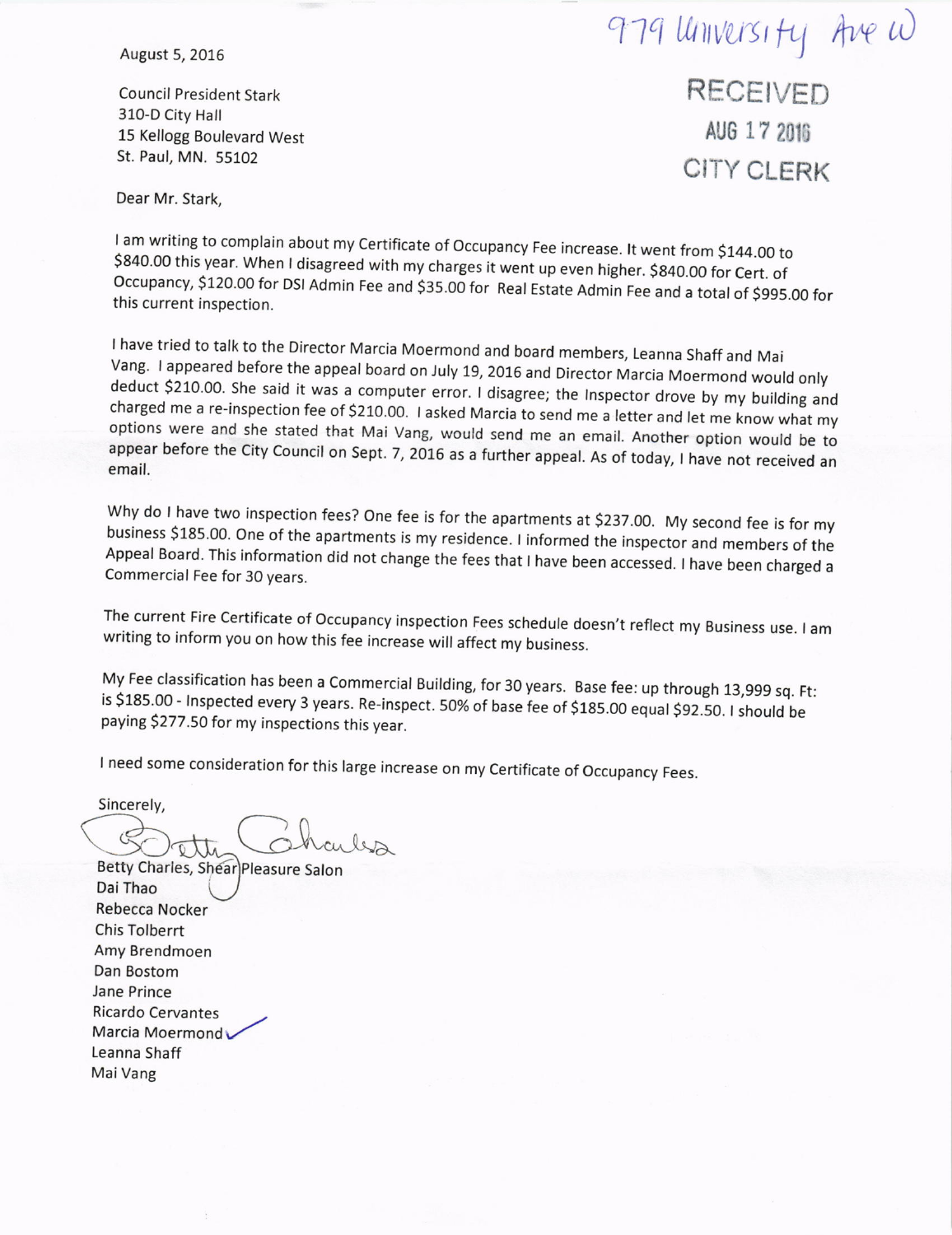

### Fire Certificate of Occupancy

### \*\* FINAL NOTICE \*\*

Check this box if making any name or mailing address corrections.

### **BETTY L. CHARLES** 979 UNIVERSITY AVE W SAINT PAUL MN 55104

**CITY OF SAINT PAUL** Department of Safety and Inspections 375 Jackson Street, Suite 220 Saint Paul, MN 55101-1806 PHONE: (651) 266-8989 FAX: (651) 266-9124 An Equal Opportunity Employer

> Bill Date: April 4, 2016 Customer #: 771657

Amount Due: \$840.00 Due Date: April 19, 2016

\*\* You were sent a Fire Inspection Fee Invoice and payment has not been received. \*\* Payment must be received in this office no later than April 19, 2016 or the fee invoice plus administrative costs will be submitted for assessment to your property tax.

### **Property Address:** 979 UNIVERSITY AVE W

### Ref.#17413 Folder RSN: 1341252

| Date               | Type of Fee                    | Amount   |  |
|--------------------|--------------------------------|----------|--|
| September 25, 2015 | CO Commercial Initial Fee      | \$420.00 |  |
| December 31, 2015  | CO Commercial Reinspection Fee | \$210.00 |  |
| March 2, 2016      | CO Commercial Reinspection Fee | \$210.00 |  |

### PAY THIS AMOUNT: \$840.00

Mail to: Billing Saint Paul Fire Inspection 375 Jackson Street, Suite 220 St. Paul, MN 55101-1806

Make Checks Payable to: City of St. Paul \*\* Return this document with payment \*\*

Signature of Cardholder (required for all charges):

IF PAYING BY CREDIT CARD PLEASE COMPLETE THE FOLLOWING INFORMATION: Pay this Amount: \$840.00

Customer #: 771657

Ref. #: 17413

Folder RSN: 1341252

| Amex                    | <b>Arrest Carl Governor</b><br>Vision Information Clean & Exceptionate<br>MasterCard<br><b>Carl Line Co. Carl Line Co.</b> | <b>Expiration Date:</b> |
|-------------------------|----------------------------------------------------------------------------------------------------------------------------|-------------------------|
| J Discover ∟ Visa       | of the of them and advanced to the state<br>at the control should be the                                                   | Month / Year            |
|                         | Security Code                                                                                                              |                         |
| Enter Account<br>Number |                                                                                                                            |                         |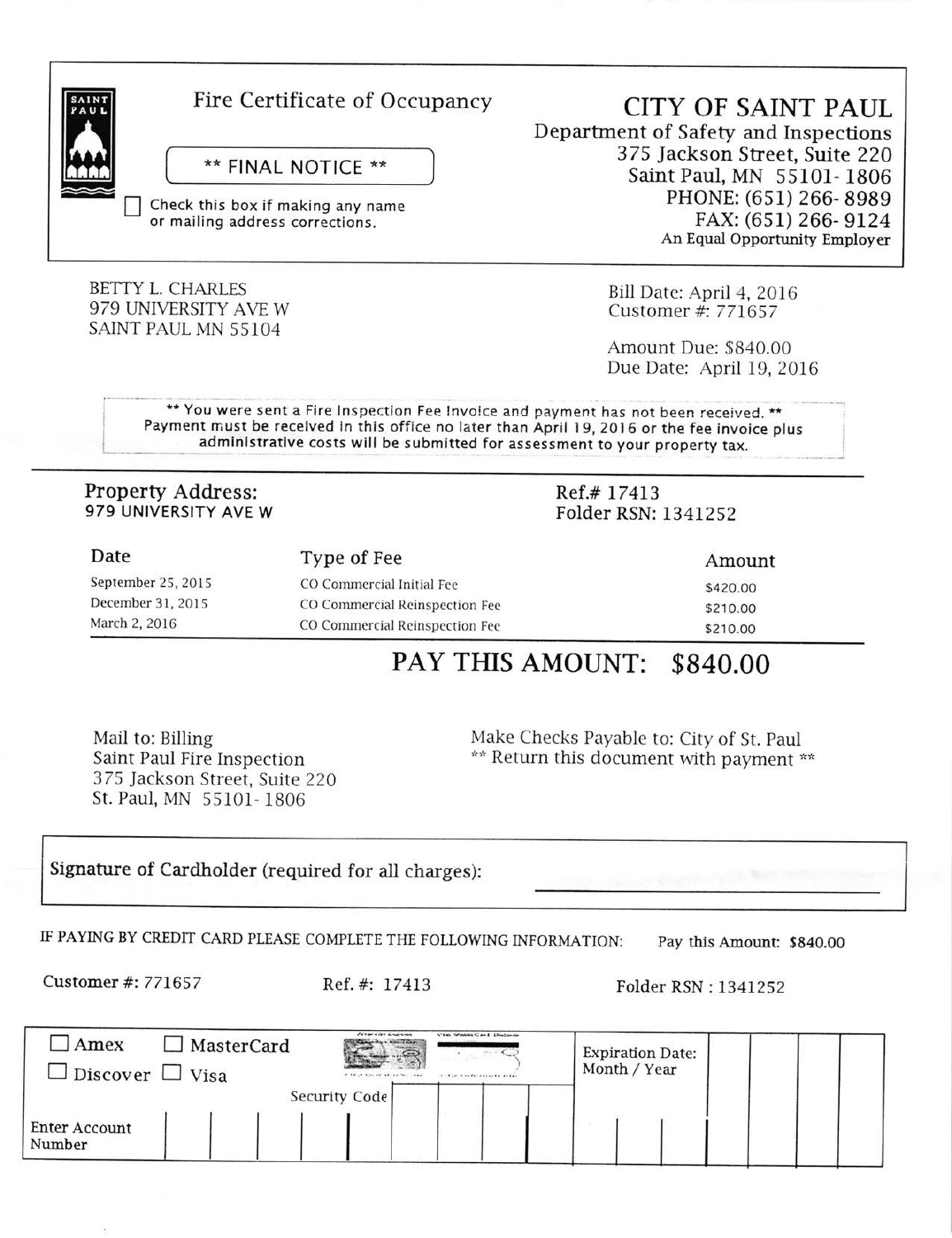DEPARTMENT OF SAFETY AND INSPECTIONS Fire Safety Inspection Division Ricardo X. Cervantes, Director



**CITY OF SAINT PAUL** Christopher B. Coleman, Mayor

375 Jackson Street, Suite 220 St Paul, Minnesota 55101-1806

Telephone: 651-266-8989 Facsimile: 651-266-9124 Web: www.stpau.gov/dsi

### DETAILS OF THE FIRE CERTIFICATE OF OCCUPANCY PROGRAM

### RESIDENTIAL POINT SCHEDULE

- CLASS A Residential buildings with an average of fewer than five (5) points per dwelling unit shall be classified as Class A - Inspected every 6 years.
- CLASS B Residential buildings with an average of five (5) or more but less than eleven (11) points per dwelling unit shall be classified as Class B - Inspected every 4 years.
- CLASS C Residential buildings with an average eleven (11) or more but less than forty (40) points per dwelling unit shall be classified as Class C - Inspected every 2 year.
- Class D Residential buildings with an average forty (40) or more points per dwelling unit shall be classified as Class D - Inspected every 1 year.

### \*\* FIRE CERTIFICATE OF OCCUPANCY INSPECTION FEES \*\*

| Residential Buildings                                                                                                | Commercial Buildings                                                                                                                                                                                                         |                                     |
|----------------------------------------------------------------------------------------------------------------------|------------------------------------------------------------------------------------------------------------------------------------------------------------------------------------------------------------------------------|-------------------------------------|
| 1 Unit \$202.00                                                                                                      | Occupancy Types and Inspection Schedule:                                                                                                                                                                                     |                                     |
| 2 Units \$237.00<br>3 Units \$247.00<br>4 Units \$259.00<br>5 Units \$269.00<br>6 Units \$279.00<br>7 Units \$290.00 | A (Assembly)<br>- Inspected every 2 years<br>B (Business) - Inspected every 3 years<br>$E$ (Education) - Inspected every 3 years<br>F<br>(Factory)<br>- Inspected every 3 years<br>Н<br>(Hazardous) - Inspected every 1 year |                                     |
| 8 Units \$301.00<br>9 Units \$312.00<br>$10 - 15$ Units  \$322.00<br>$16 - 20$ Units  \$355.00                       | (Institutional) - Inspected every 2 years<br>$\mathbf{I}$<br>M (Mercantile) - Inspected every 3 years<br>S (Storage)<br>- Inspected every 3 years<br>Base Fee: up through 13,999 sq ft:                                      |                                     |
| $21 - 25$ Units  \$444.00<br>$26 - 30$ Units \$527.00<br>$31 - 35$ Units \$610.00                                    | 14,000 through 48,999 sq ft:                                                                                                                                                                                                 | \$185.00<br>\$14.00 per 1,000 sq ft |
| $36 - 40$ Units \$693.00<br>$41 - 100$ Units  \$758.00<br>$100 + \text{Units} \dots \dots \dots \dots \$ \$895.00    | 49,000 through 117,999 sq ft:<br>118,000 and over sq. ft. maximum fee:                                                                                                                                                       | \$721.00<br>\$853.00                |

Please Note: These fees are applicable when the building is inspected for renewal of the Fire Certificate of Occupancy.

Related Fees

- $\epsilon$  Re-inspection Fee 50% of the renewal fee outlined above.
- No Entry Fee \$72.00 for failing to keep a written inspection appointment.

An Equal Opportunity Employer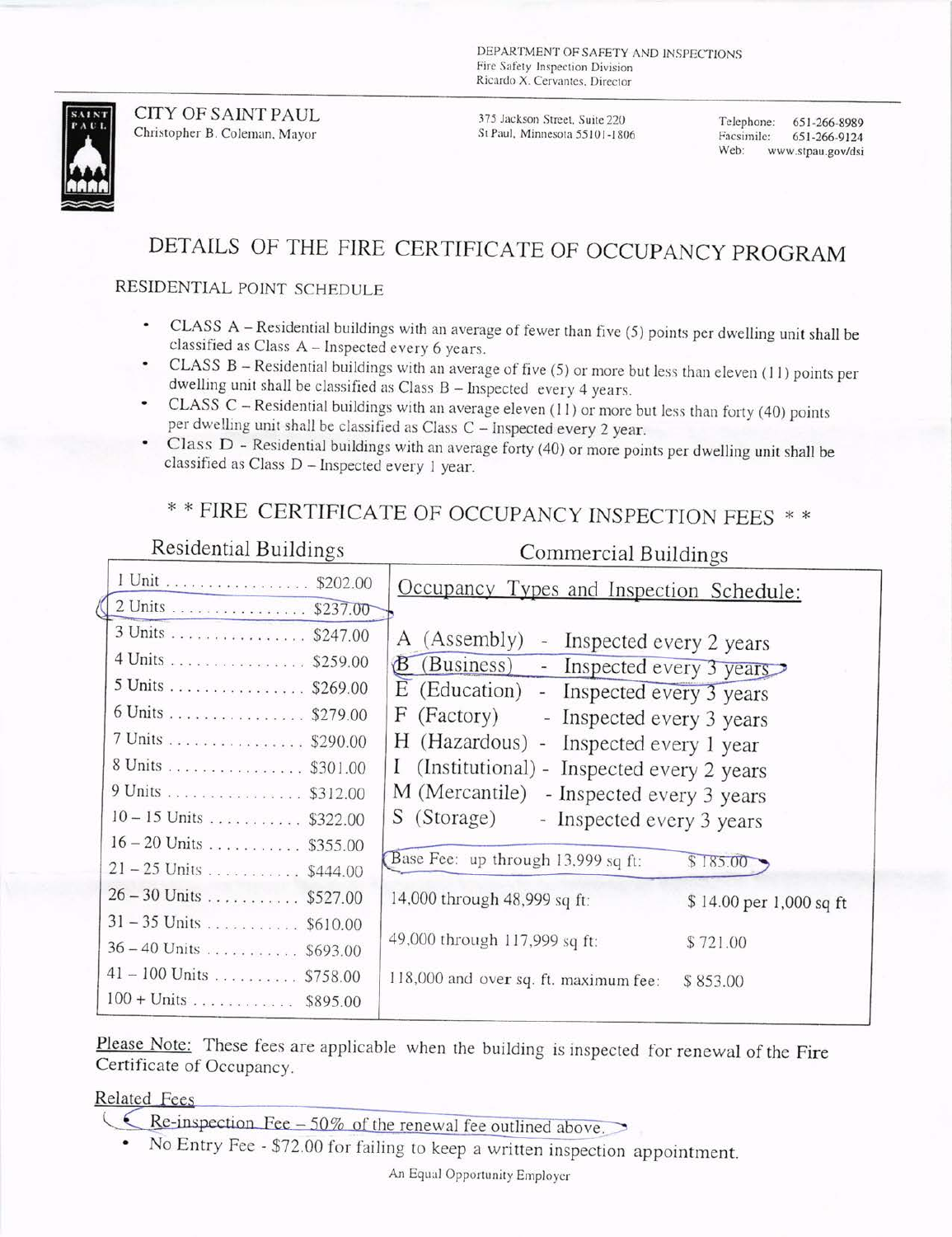| SAINT<br>PAU |  |  |
|--------------|--|--|
|              |  |  |
|              |  |  |
|              |  |  |
|              |  |  |
|              |  |  |
|              |  |  |

## **RECEIPT**

Payment #: 501409 Payment Date: January 08, 2007

Paid BETTY L. CHARLES By: 979 UNIVERSITY AVE W SAINT PAUL MN 55104

### **CITY OF SAINT PAUL**

DEPARTMENT OF SAFETY AND INSPECTIONS **Fire Inspection Division** 375 Jackson Street, Suite 220 Saint Paul, MN 55101-1806 Phone: 651-266-8989

Amount Paid: \$144.00

Payment Type: Check

HOME: 651-644-6798

**Transaction Description** 

Project Location: 979 UNIVERSITY AVE Washington ST PAUL MN 55104-4704

### 03-341734 352923240215 AKA 492 CHATSWORTH

TYPE: CERTIFICATE OF OCCUPANCY

| Renewal Due Date               | Jul 18, 2005                              | <b>Inspection Date</b>        | Oct 27, 2006          |
|--------------------------------|-------------------------------------------|-------------------------------|-----------------------|
| Is this a City Owned Building? | <b>No</b>                                 | Business/Building Name        | SHEAR PLEASURE        |
| Contact                        | LUCILLE CHARLES/651-<br>644-6798/646-2065 | Commercial Square Feet        | 3300                  |
| <b>Total Residential Units</b> | 3                                         | Num Res Units Used In Grading | 3                     |
| Number of Stories              | 2                                         | Number of Basement Levels     |                       |
| Primary Occupancy Type Name    | Office (Low-Rise)                         | Primary Occupancy Group       | B                     |
| Secondary Occupancy Group      | R RESIDENTIAL                             | Secondary Occ Type Name (2)   | <b>Dwelling Units</b> |
| Keybox                         | No                                        | Fire Alarm System             | No                    |
| <b>Emergency Generator</b>     | <b>No</b>                                 | Fire Pump                     | No                    |
| Fire Service Elevator          | N <sub>o</sub>                            | Standpipe System (W/D)        | None                  |
| Sprinkler System               | None                                      | Non Wet Sprinkler System      | No                    |
| Smoke Control System           | <b>No</b>                                 | Special Extinguishing System  | No                    |
| Kitchen Hood System            | <b>No</b>                                 | 704 Placards                  | <b>NO</b>             |
| Last Inspection Date           | Sep 27, 2006                              | Fireworks Permit?             | No                    |

#### **FEES**

| Certificate of Occupancy Initi | \$144.00 |  |  |
|--------------------------------|----------|--|--|
| TOTAL                          | \$144.00 |  |  |